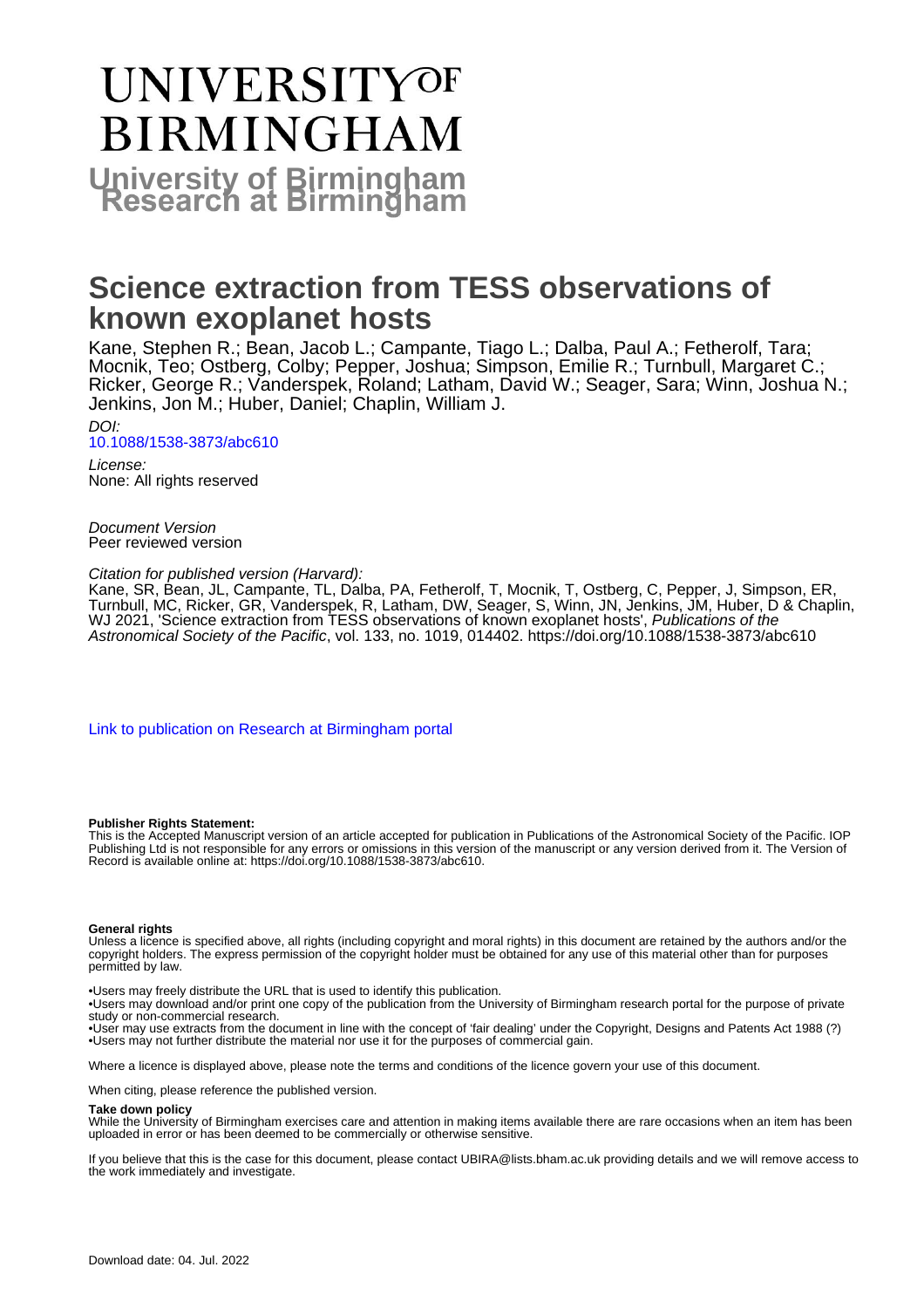# Science Extraction from *TESS* Observations of Known Exoplanet Hosts

STEPHEN R. KANE,<sup>1</sup> JACOB L. BEAN,<sup>2</sup> TIAGO L. CAMPANTE,<sup>3,4</sup> PAUL A. DALBA,<sup>1,\*</sup> TARA FETHEROLF,<sup>1</sup> TEO MOCNIK,<sup>5</sup> COLBY OSTBERG,<sup>1</sup> JOSHUA PEPPER,<sup>6</sup> EMILIE R. SIMPSON,<sup>1</sup> MARGARET C. TURNBULL,<sup>7</sup> GEORGE R. RICKER,<sup>8</sup> ROLAND VANDERSPEK,<sup>8</sup> DAVID W. LATHAM,<sup>9</sup> SARA SEAGER,<sup>8,10,11</sup> JOSHUA N. WINN,<sup>12</sup> JON M. JENKINS,<sup>13</sup> DANIEL HUBER,<sup>14</sup> AND WILLIAM J. CHAPLIN<sup>15,16</sup>

<sup>1</sup>Department of Earth and Planetary Sciences, University of California, Riverside, CA 92521, USA

 ${}^{2}$ Department of Astronomy & Astrophysics, University of Chicago, 5640 South Ellis Avenue, Chicago, IL 60637, USA

<sup>3</sup> Instituto de Astrofísica e Ciências do Espaço, Universidade do Porto, Rua das Estrelas, 4150-762 Porto, Portugal

 $^4$ Departamento de Física e Astronomia, Faculdade de Ciências da Universidade do Porto, Rua do Campo Alegre, s/n, 4169-007 Porto,

Portugal

<sup>5</sup>Gemini Observatory, Northern Operations Center, 670 N. A'ohoku Place, Hilo, HI 96720, USA

<sup>6</sup>Department of Physics, Lehigh University, 16 Memorial Drive East, Bethlehem, PA 18015, USA

<sup>7</sup>SETI Institute, Carl Sagan Center for the Study of Life in the Universe, Off-Site: 2613 Waunona Way, Madison, WI 53713, USA

 $8$ Department of Physics and Kavli Institute for Astrophysics and Space Research, Massachusetts Institute of Technology, Cambridge, MA 02139, USA

<sup>9</sup>Center for Astrophysics | Harvard & Smithsonian, 60 Garden Street, Cambridge, MA 02138, USA

 $10$ Department of Earth, Atmospheric and Planetary Sciences, Massachusetts Institute of Technology, Cambridge, MA 02139, USA

<sup>11</sup>Department of Aeronautics and Astronautics, MIT, 77 Massachusetts Avenue, Cambridge, MA 02139, USA

 $12$ Department of Astrophysical Sciences, Princeton University, 4 Ivy Lane, Princeton, NJ 08544, USA

<sup>13</sup>NASA Ames Research Center, Moffett Field, CA, 94035, USA

<sup>14</sup>Institute for Astronomy, University of Hawai'i, 2680 Woodlawn Drive, Honolulu, HI 96822, USA

<sup>15</sup> Stellar Astrophysics Centre (SAC), Department of Physics and Astronomy, Aarhus University, Ny Munkegade 120, DK-8000 Aarhus

C, Denmark

 $16$  School of Physics and Astronomy, University of Birmingham, Birmingham B15 2TT, UK

#### ABSTRACT

The transit method of exoplanet discovery and characterization has enabled numerous breakthroughs in exoplanetary science. These include measurements of planetary radii, mass-radius relationships, stellar obliquities, bulk density constraints on interior models, and transmission spectroscopy as a means to study planetary atmospheres. The Transiting Exoplanet Survey Satellite (*TESS*) has added to the exoplanet inventory by observing a significant fraction of the celestial sphere, including many stars already known to host exoplanets. Here we describe the science extraction from *TESS* observations of known exoplanet hosts during the primary mission. These include transit detection of known exoplanets, discovery of additional exoplanets, detection of phase signatures and secondary eclipses, transit ephemeris refinement, and asteroseismology as a means to improve stellar and planetary parameters. We provide the statistics of *TESS* known host observations during Cycle 1 & 2, and present several examples of *TESS* photometry for known host stars observed with a long baseline. We outline the major discoveries from observations of known hosts during the primary mission. Finally, we describe the case for further observations of known exoplanet hosts during the *TESS* extended mission and the expected science yield.

*Keywords:* astrobiology – planetary systems – planets and satellites: dynamical evolution and stability

#### 1. INTRODUCTION

[skane@ucr.edu](mailto: skane@ucr.edu)

Discoveries of exoplanets have increased dramatically over the past two decades, largely due to the implementation of the transit method [\(Borucki & Summers 1984](#page-10-0); [Hubbard et al. 2001\)](#page-11-0). In particular, space-based photometry combined with large-scale survey strategies are

<span id="page-1-0"></span><sup>∗</sup> NSF Astronomy and Astrophysics Postdoctoral Fellow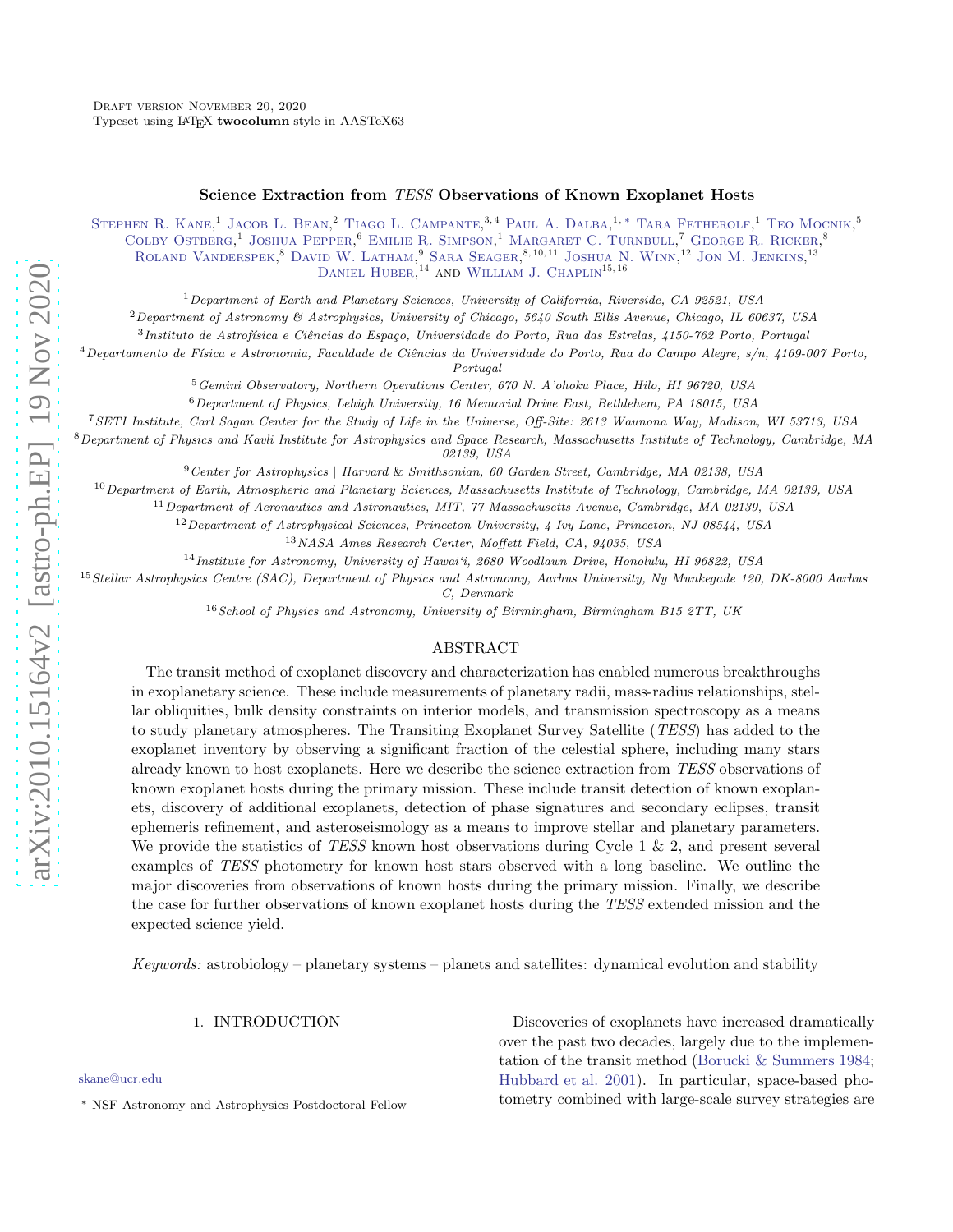able to overcome both the transit probability distribution and the observational window function that can impede ground-based approaches [\(Kane & von Braun](#page-11-1) [2008;](#page-11-1) [von Braun et al. 2009](#page-12-0)). Significant contributors to the space-based transit survey approaches have been the Convection, Rotation and planetary Transits (*CoRoT*) mission [\(Auvergne et al. 2009\)](#page-10-1) and the *Kepler* mission [\(Borucki et al. 2010\)](#page-10-2). In 2018, the Transiting Exoplanet Survey Satellite (*TESS*) was launched to begin its transit survey of the nearest and brightest stars [\(Ricker et al. 2015\)](#page-11-2). The advantage of such bright stars is their suitability for follow-up observations that measure planetary masses [\(Fischer et al. 2016;](#page-11-3) [Burt et al.](#page-10-3) [2018\)](#page-10-3) and atmospheric compositions via transmission spectroscopy [\(Seager & Sasselov 2000;](#page-11-4) [Kempton et al.](#page-11-5) [2018\)](#page-11-5). Each of the first two years of the *TESS* mission were devoted to observing the southern and northern ecliptic hemispheres, respectively, during which a vast discovery space was predicted [\(Sullivan et al. 2015;](#page-12-1) [Barclay et al. 2018\)](#page-10-4).

The survey design strategy of *TESS* has resulted in the observation of stars already known to host exoplanets that were discovered through a variety of methods. The continuous time series photometry of these stars may be used to achieve multiple science goals that have an over-arching theme of unprecedented characterization of these planetary systems. These science goals include the detection of transits for known planets [\(Dalba et al. 2019\)](#page-10-5), the discovery of additional planets [\(Brakensiek & Ragozzine 2016\)](#page-10-6), the detection of phase variations and secondary eclipses [\(Mayorga et al. 2019](#page-11-6)), refinement of transit ephemerides [\(Dragomir et al. 2020](#page-10-7)), and asteroseismology of host stars [\(Campante et al. 2016](#page-10-8)). Each of these science goals have been realized to various degrees through the course of the *TESS* primary mission, providing significant insight into the physical properties of the known planets and the architectures of those systems.

In this paper, we provide a description of the science motivation behind *TESS* observations of known exoplanet host stars during the primary mission, along with statistics of these observations and a summary of the results. Note that "known hosts" in this work refers to stars that are known to host planets outside of *TESS* discoveries. In Section [2](#page-2-0) we present the details for each of the science cases and quantify the advantage of returning to known exoplanet hosts. Section [3](#page-5-0) provides the statistics of the known exoplanet host *TESS* observations, together with several examples of *TESS* photometry for hosts observed over multiple sectors. Section [4](#page-7-0) summarizes the published science results regarding known exoplanet hosts from the *TESS* primary mission, and



<span id="page-2-1"></span>Figure 1. Histogram of predicted transit depths for all known RV planets. The vertical dashed line at 60 ppm represents the engineering requirement for the noise floor of the TESS photometric precision (actual noise floor is closer to 20 ppm).

Section [5](#page-8-0) discusses possible further science yield from continuing to observe known hosts during the extended mission. Section [6](#page-9-0) provides concluding remarks and suggestions for additional science exploitation of known host observations and follow-up programs.

# <span id="page-2-0"></span>2. THE ADVANTAGE OF OBSERVING KNOWN HOSTS

There are numerous science motivations for observing known exoplanet host stars. Here we discuss several of those motivations, including transit detection of known planets, discovery of new planets, phase signatures and secondary eclipses, transit ephemeris refinement, and asteroseismology.

#### <span id="page-2-2"></span>2.1. *Transit Detection of Known Exoplanets*

At the current time, it remains unknown if many of the radial velocity (RV) detected exoplanets transit their host stars. Since these host stars are relatively bright, they provide numerous opportunities for detailed characterization of the systems, such as transmission spectroscopy, orbital dynamics, and potential targets for future imaging missions [\(Winn & Fabrycky](#page-12-2) [2015;](#page-12-2) [Kane et al. 2018;](#page-11-7) [Batalha et al. 2019](#page-10-9)). The detection of transits for known planets has been discussed in detail [\(Kane 2007;](#page-11-8) [Kane et al. 2009](#page-11-9); [Hill et al.](#page-11-10) [2020\)](#page-11-10), including the transit probabilities of such planets [\(Kane & von Braun 2008](#page-11-1); [Stevens & Gaudi 2013](#page-12-3)). A study of anticipated *TESS* observations of known exoplanet hosts was carried out by [Dalba et al.](#page-10-5) [\(2019](#page-10-5)). Accounting for the transit probability, visibility of targets, and observing cadence, this study estimated that  $11.7 \pm 0.3$  known RV planets would exhibit transits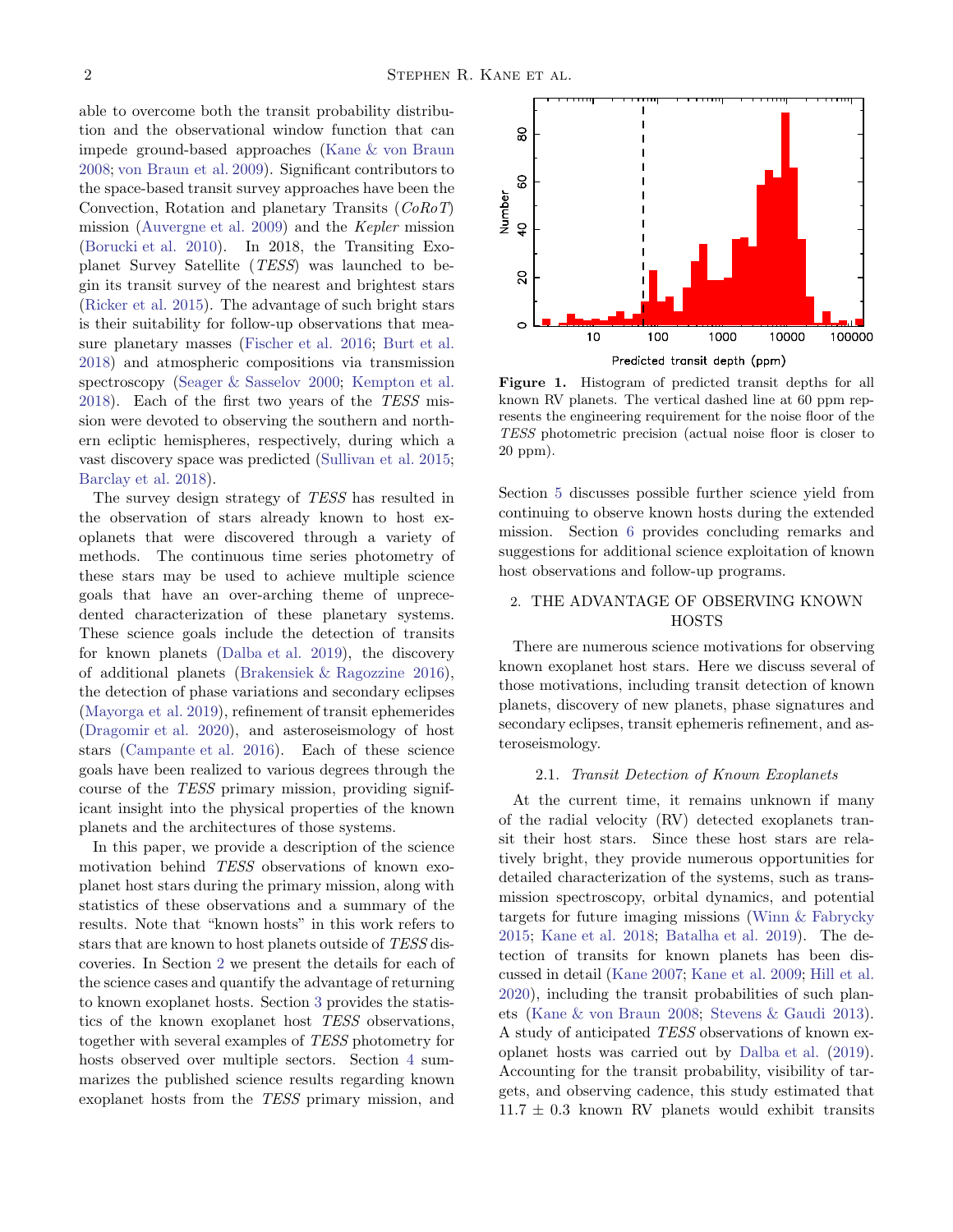during *TESS* primary mission observations, 3 of which would be new transit discoveries.

Shown in Figure [1](#page-2-1) is a histogram of predicted transit depths for known RV planets that have not had a transit detected. The necessary data were extracted from the NASA Exoplanet Archive [\(Akeson et al. 2013](#page-10-10)) on 2020 May 5, and we retained all cases with the necessary planetary and stellar information. Numerous exoplanet mass-radius relationships have been derived [\(Kane & Gelino 2012b;](#page-11-11) [Weiss & Marcy 2014;](#page-12-4) [Chen & Kipping 2017\)](#page-10-11), and we adopt the methodology of [Zeng et al.](#page-12-5) [\(2019\)](#page-12-5), which uses a Monte Carlo approach with a planet formation motivated growth model, to estimate planetary radii from the minimum planetary masses. As a result, a total of 749 planets are included in the histogram. According to [Ricker et al.](#page-11-2) [\(2015\)](#page-11-2), the engineering requirement for the systematic noise floor of the photometric precision over one hour timescales was ∼60 ppm, shown in Figure [1](#page-2-1) as a vertical dashed line. Of the 749 planets included, the predicted transit depths of 709 fall above this 60 ppm threshold. There are many other factors, such as additional noise sources [\(Feinstein et al. 2019\)](#page-10-12), geometric transit probability [\(Kane & von Braun 2008](#page-11-1)), and transit window functions [\(von Braun et al. 2009\)](#page-12-0), that truncate the expected number of observed transits during *TESS* observations [\(Dalba et al. 2019\)](#page-10-5). Fortunately, the in-flight reassessment of the photometric precision noise floor found the performance to be better than the engineering requirements. In most cases, the photometric precision of *TESS* is sufficient to detect transits of known RV planets should their inferior conjunction occur during the *TESS* observing windows.

#### 2.2. *Discovery of Additional Planets*

<span id="page-3-1"></span>One of the major reasons to continue monitoring known host stars is the prospect of detecting additional planets within those systems, regardless of the detection technique that was used to discover the known planets [\(Dietrich & Apai 2020\)](#page-10-13). Continued monitoring and discovery of additional planets is an essential pathway toward revealing the full diversity of planetary architectures [\(Winn & Fabrycky 2015\)](#page-12-2), including dynamical interactions [\(Kane & Raymond 2014](#page-11-12); [Agnew et al. 2019](#page-10-14)) and coplanrity [\(Fang & Margot 2012;](#page-10-15) [Becker et al.](#page-10-16) [2017\)](#page-10-16). For example, the WASP-47 system, initially detected as a single hot-Jupiter [\(Hellier et al.](#page-11-13) [2012\)](#page-11-13), has been revealed as a complex multi-planet system and the focus of numerous follow-up efforts [\(Becker et al. 2015](#page-10-17); [Dai et al. 2015](#page-10-18); [Almenara et al.](#page-10-19) [2016;](#page-10-19) [Sinukoff et al. 2017;](#page-12-6) [Vanderburg et al. 2017;](#page-12-7) [Weiss et al. 2017](#page-12-8); [Kane et al. 2020a\)](#page-11-14). Although longterm photometric monitoring will only reveal those planets that happen to have orbital alignments favorable for transit detection, such planets typically fall within the demographic of short-period terrestrial planets that were below the detection threshold of previous surveys.

#### <span id="page-3-0"></span>2.3. *Phase Variations and Secondary Eclipses*

In the era of precision photometry, particularly from space-based facilities, the detection of phase variations of exoplanets has become a powerful method to probe atmospheric properties [\(Faigler & Mazeh 2011](#page-10-20); [Shporer 2017\)](#page-11-15). Phase variations caused by reflected light can provide insight into the scattering properties of an exoplanet's atmosphere [\(Burrows et al. 2010](#page-10-21); [Kane & Gelino 2010](#page-11-16), [2011b;](#page-11-17) [Madhusudhan & Burrows](#page-11-18) [2012\)](#page-11-18) and can disentangle multi-planet systems through sustained monitoring [\(Kane & Gelino 2013](#page-11-19); [Gelino & Kane 2014](#page-11-20)). These reflected light signatures complement the thermal structure and orbital information inferred from phase variations and secondary eclipses detected in the infrared [\(Harrington et al.](#page-11-21) [2006;](#page-11-21) [Knutson et al. 2007;](#page-11-22) [Kane & von Braun 2009](#page-11-23); [Kane & Gelino 2011a;](#page-11-24) [Demory et al. 2016\)](#page-10-22). Secondary eclipse observations enable the measurement of atmospheric temperatures that are critical in modeling exoplanet atmospheres and interiors [\(Line & Yung 2013](#page-11-25); [von Paris et al. 2016;](#page-12-9) [Fortney et al. 2019\)](#page-11-26). Furthermore, the additional phase variation components of ellipsoidal variations and Doppler beaming can be used to distinguish between stellar and planetary companions to the host star [\(Drake 2003;](#page-10-23) [Kane & Gelino 2012a\)](#page-11-27). The *TESS* bandpass primarily spans optical wavelengths [\(Ricker et al. 2015\)](#page-11-2), so the recovered phase signatures will be dominated by the reflected light component.

We used the stellar and exoplanet data from the NASA Exoplanet Archive, as described in Section [2.1,](#page-2-2) to calculate the reflected light, ellipsoidal variation, and Doppler beaming components for all known planets with the necessary information. A histogram of the combined amplitude for all three effects is shown in the top panel of Figure [2,](#page-4-0) including a total of 1384 planets. As for Figure [1,](#page-2-1) the vertical dashed line represents the systematic noise floor of the *TESS* photometric precision, of which 291 phase amplitudes lie above. For the purposes of the reflected light calculations, the geometric albedo for all planets was assumed to be 0.5 and we use the Keplerian orbital information where available. The bi-model shape in the distribution arises from a combination of exoplanet survey observational biases, and the gaps observed in both the period and mass/size of exoplanets (Matsakos  $&$  Königl 2016; [Mazeh et al. 2016](#page-11-29); [Fulton et al. 2017\)](#page-11-30), for which the amplitudes of the vari-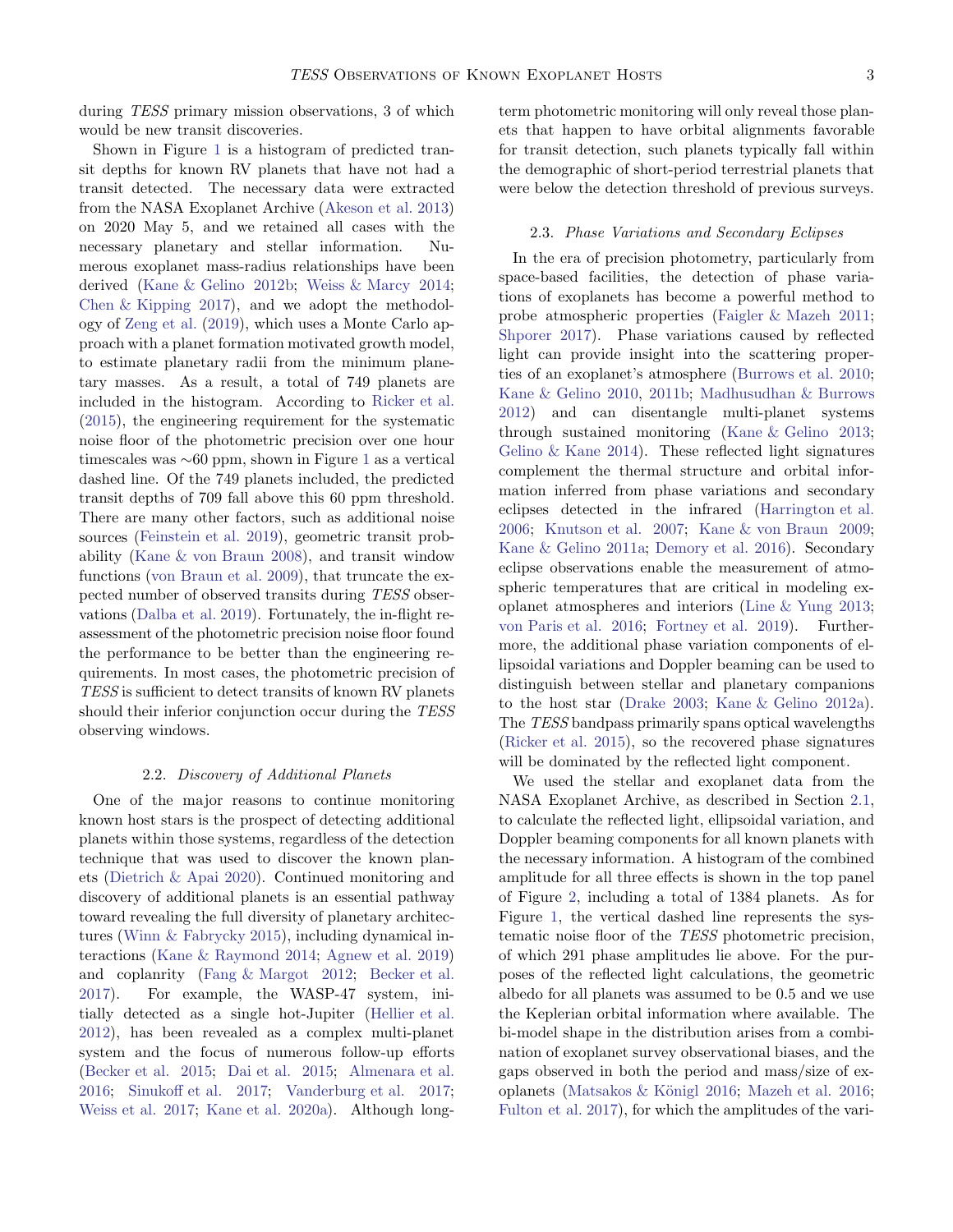

<span id="page-4-0"></span>Figure 2. Top: histogram of the total phase amplitude for all of the planets described in Section [2.3.](#page-3-0) The vertical dashed line at 60 ppm represents the noise floor of the TESS photometric precision. Bottom: predicted phase amplitudes for KELT-1b, including reflected light (dashed), ellipsoidal (dotted), Doppler beaming (dot-dashed), and total (solid).

ous phase components are very sensitive. In other words, the distribution that peaks near 100 ppm is dominated by hot Jupiter planets. For example, the predicted phase amplitudes of KELT-1b, a  $\sim$ 27  $M_J$  brown dwarf in a 1.22 day period orbit [\(Siverd et al. 2012\)](#page-12-10), are represented in the bottom panel of Figure [2.](#page-4-0) The reflected light, ellipsoidal, and Doppler beaming components are shown as dashed, dotted, and dot-dashed lines respectively, and the total variations are shown as a solid line. Orbital phase zero corresponds to a planet location of superior conjunction, or "full" reflection phase. In this extreme case, the combination of high mass and size, along with small star–planet separation, results in relatiely high ampltudes for all three components of the variations, placing it firmly within the right-hand part of the distribution shown in the top panel of Figure [2.](#page-4-0)

#### <span id="page-4-2"></span>2.4. *Transit Ephemeris Refinement*



<span id="page-4-1"></span>Figure 3. Histograms of the 95% confidence window for transit times of 1457 known transiting exoplanets, projected forward to January 1, 2025. The red and the black histograms are with and without TESS observations respectively.

The atmospheric characterization community has the ambition to study hundreds of planets over the next decade in order to reveal the statistics of exoplanet atmospheres. This will be largely achieved with a combination of the James Webb Space Telescope (*JWST*) and dedicated missions, such as the Atmospheric Remotesensing Infrared Exoplanet Large-survey (*ARIEL*) mission [\(Puig et al. 2016;](#page-11-31) [Kempton et al. 2018](#page-11-5)). A significant issue facing the observational planning for atmospheric signatures of known transiting planets is the reduced quality of their transit ephemerides with time [\(Kane et al. 2009](#page-11-9)). The errors are dominated by uncertainties in the periods, which could be significantly reduced by observing just a handful of transits at the *TESS* epoch [\(Dragomir et al. 2020;](#page-10-7) [Zellem et al. 2020](#page-12-11)). Figure [3](#page-4-1) shows a histogram of the 95% confidence window (i.e.,  $\pm 2\sigma$ ) for transit times of 1457 well-studied transiting planets listed in the Transiting Extrasolar Planets Catalogue [\(Southworth 2011](#page-12-12)). The windows were calculated for a representative date (January 1, 2025) when *JWST* is expected to be in full operation. More than half of the known planets will have windows greater than 2 hours, which means that observations of their transits or eclipses would require significant additional observing time to have a guaranteed observations of a full transit event. Improvement of transit ephemerides will be achieved via the use of various follow-up facilities, including CHaracterizing ExOPlanets Satellite (*CHEOPS*) observations of *TESS* targets [\(Broeg et al. 2014;](#page-10-24) [Cooke et al. 2020\)](#page-10-25).

Some of the most exciting science from *Kepler* came from systems of multiple transiting planets, particularly those where planet-planet interactions revealed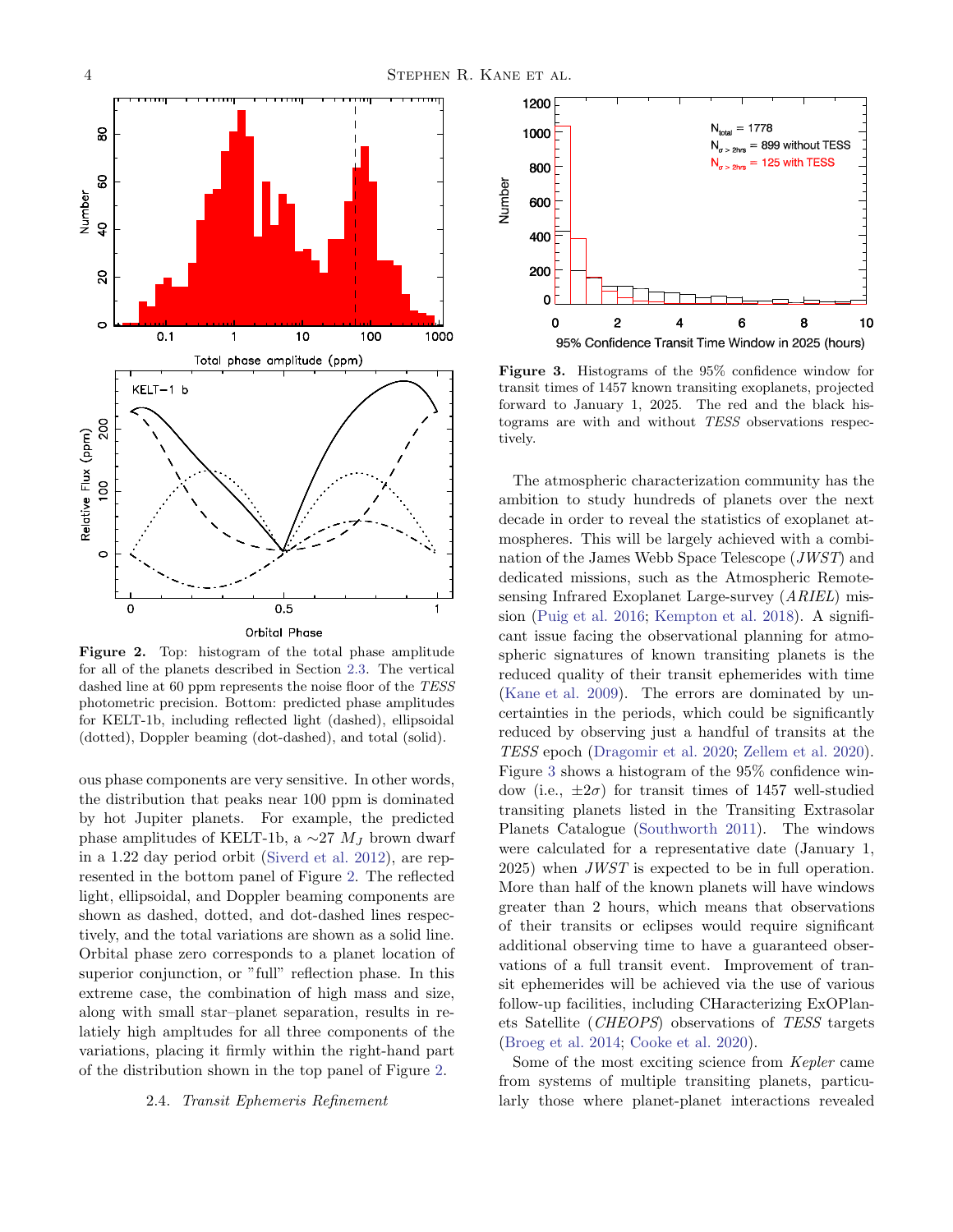by Transit Timing Variations (TTVs) provided an important source of mass measurements and constraints (e.g., [Steffen et al. 2013;](#page-12-13) [Hadden & Lithwick 2014\)](#page-11-32). Such observations of TTVs are also true for *TESS* but to a more limited extent [\(Goldberg et al. 2019;](#page-11-33) [Hadden et al. 2019](#page-11-34)). [Kane et al.](#page-11-35) [\(2019\)](#page-11-35) investigated the degradation of TTV signals when switching from Kepler's 4-year duration to the 6–12 month duration of *TESS*. Using a basic scaling estimate, they find that roughly tens of *TESS* planets will show TTVs, although only some of these will lead to useful mass constraints.

#### 2.5. *Asteroseismology*

<span id="page-5-4"></span>Asteroseismology is one of the most successful methods to precisely infer radii, masses, and ages of exoplanets through the characterization of their host stars (for recent reviews, see [Huber 2018;](#page-11-36) [Lundkvist et al.](#page-11-37) [2018\)](#page-11-37). We predicted the asteroseismic yield of known host stars in Cycles 1 and 2 by employing a statistical test [\(Chaplin et al. 2011;](#page-10-26) [Campante et al. 2016;](#page-10-8) [Schofield et al. 2019\)](#page-11-38) that estimates the detectability of convection-driven, solar-like oscillations in *TESS* photometry of any given target. The expectation is that solar-like oscillations are detectable in nearly 100 solartype (i.e., low-mass, main-sequence stars and cool subgiants) and red-giant known hosts, virtually all of which are RV systems (see Figure [4\)](#page-5-1). Moreover, about half of such hosts are evolved stars, i.e., having  $\log g < 3.85$ . The corresponding planet sample is mostly comprised of long-period gas giants, with a smaller fraction of hot Jupiters and warm super-Earths/Neptunes. To assess if asteroseismology can further constrain stellar and planetary properties, we estimated the precision with which fundamental stellar properties can be obtained for stars in the asteroseismic sample. We used the Bayesian code PARAM [\(da Silva et al. 2006;](#page-10-27) [Rodrigues et al. 2014,](#page-11-39) [2017\)](#page-11-40) to this end, a grid-based approach whereby observables are matched to well-sampled grids of stellar evolutionary models. Two different sets of observables were considered, one containing only spectroscopic data and a parallax-based luminosity (this allows reproducing the typical precision levels currently found in the literature), the other containing additional constraints from asteroseismology (namely, the predicted large frequency separation,  $\Delta \nu$ , and the predicted frequency of maximum oscillation amplitude,  $\nu_{\text{max}}$ , both with uncertainties as expected for *TESS*). We found that by including asteroseismic constraints one can significantly improve (by a factor of 2–5) the precision of stellar properties when compared to estimates stemming from a combination of spectroscopy and astrometry alone (1.9 vs 3.4% in radius, 4.6 vs 6.7% in mass, 15 vs 30% in age, and 3.4



<span id="page-5-1"></span>Figure 4. Predicted yield of known host stars in Cycles 1 and 2 having detectable solar-like oscillations. Solarcalibrated evolutionary tracks span the mass range 0.8– 2.0  $M_{\odot}$ . The slanting dashed line represents the red edge of the  $\delta$  Scuti instability strip. Evolved stars (i.e., with  $log q < 3.85$ ) make up about half of the yield.

vs 15% in mean density). This asteroseismic sample will thus provide us with a benchmark ensemble of planets with precisely inferred radii, masses, and ages.

#### 3. KNOWN HOST COVERAGE

<span id="page-5-0"></span>The nominal plan for *TESS* observations during the primary mission was to result in ∼85% sky coverage with a minimum observing baseline of ∼27 days [\(Ricker et al.](#page-11-2) [2015\)](#page-11-2). Year 1 (Cycle 1) and year 2 (Cycle 2) of the mission were directed at the southern and northern ecliptic hemispheres, respectively. During Cycle 1, modifications were made to the location of the Cycle 2 sectors that shifted them north along a line of ecliptic longitude in order to minimize scattered light effects<sup>[1](#page-5-2)</sup>.

For our analysis of the *TESS* coverage of known exoplanet hosts during the primary mission, we include data from the NASA Exoplanet Archive [\(Akeson et al.](#page-10-10) [2013\)](#page-10-10) from 2020 May 5, matching the sample described in Section [2.1](#page-2-2) and Section [2.3.](#page-3-0) From these data, we exclude those exoplanet hosts whose planets were detected by *TESS* (45) and host stars without V magnitude information (202). These restrictions reduce the planet sample from 4152 to 3912. For each host star, we determined the sectors during which they were observed by *TESS* using the proposal tools provided by the *TESS* Science Support Center<sup>[2](#page-5-3)</sup>.

<sup>1</sup> https://tess.mit.edu/observations/

<span id="page-5-3"></span><span id="page-5-2"></span><sup>2</sup> https://heasarc.gsfc.nasa.gov/docs/tess/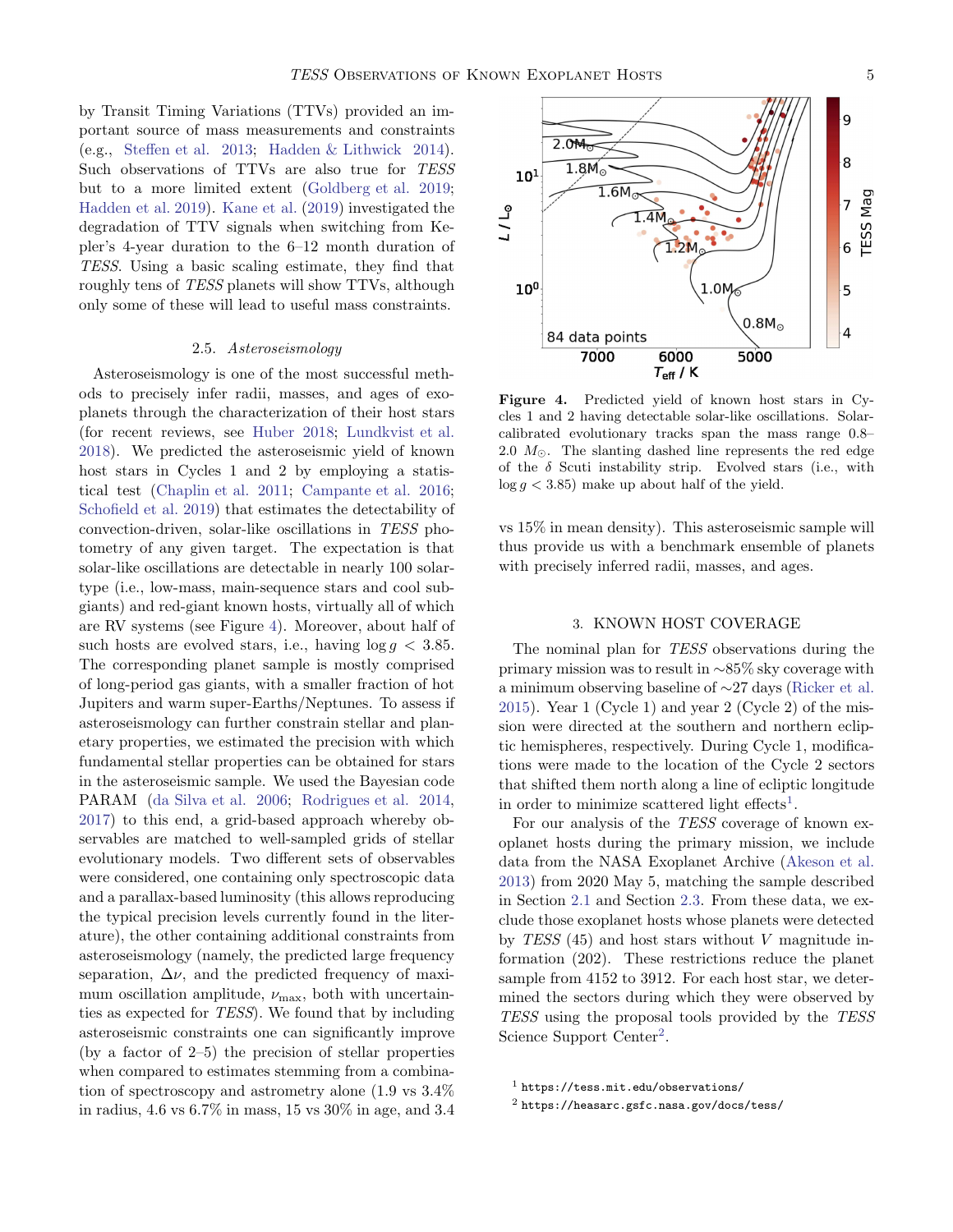

<span id="page-6-0"></span>Figure 5. TESS coverage of the known exoplanets during the primary mission. The top-left and top-right panels show histograms of the number of sectors during which transiting (blue) and non-transiting (red) planets were covered during Cycle 1 and Cycle 2, respectively. The bottom-left and bottom-right panels show intensity maps of the known exoplanet coverage as a function of the host star V magnitude during Cycle 1 and Cycle 2, respectively.

Shown in Figure [5](#page-6-0) are plots that represent the *TESS* coverage of the known exoplanet hosts during the primary mission. The two left-hand panels in Figure [5](#page-6-0) refer to Cycle 1 and the two right-hand panels refer to Cycle 2. The top two panels are histograms of the total number of sectors during that cycle for which exoplanets were covered by *TESS* observations, with transiting planets being shown in blue and planets not known to transit shown in red. The numbers above each bin indicate the number of planets represented by the transiting and non-transiting categories for that bin. Although the number of exoplanets covered during Cycle 1 are fairly evenly split between the transiting and non-transiting categories, the exoplanet sample in Cycle 2 was dominated by the observations of the *Kepler* field, most of which are too faint for *TESS* data to be profitable. We estimate the fraction of known exoplanet hosts covered by the *TESS* primary mission by removing those exoplanets with zero sector coverage (see bin 0 of the Figure [5](#page-6-0) histograms) from the total number of exoplanets in our sample (3912). This results in a fractional exoplanet host coverage of ∼81.5%.

The bottom two panels of Figure [5](#page-6-0) present the same data as for the top two panels, but in the form of intensity maps as a function of both sectors observed and the V magnitude of the host stars. The shading and color of the bins relate to the number of planets in that bin and the relative fractions of transiting planets. These bottom two plots of Figure [5](#page-6-0) emphasize the bimodal distribution of host star V magnitudes between RV and transit surveys, resulting from the need of transit surveys for large stellar samples to overcome the geometric transit probability, thus including many more fainter stars than brighter stars [\(Kane et al. 2009](#page-11-9)). As for the top-right panel, the *Kepler* sample dominates the data shown in the bottom-right panel, causing an apparent lack of contrast in the intensity map.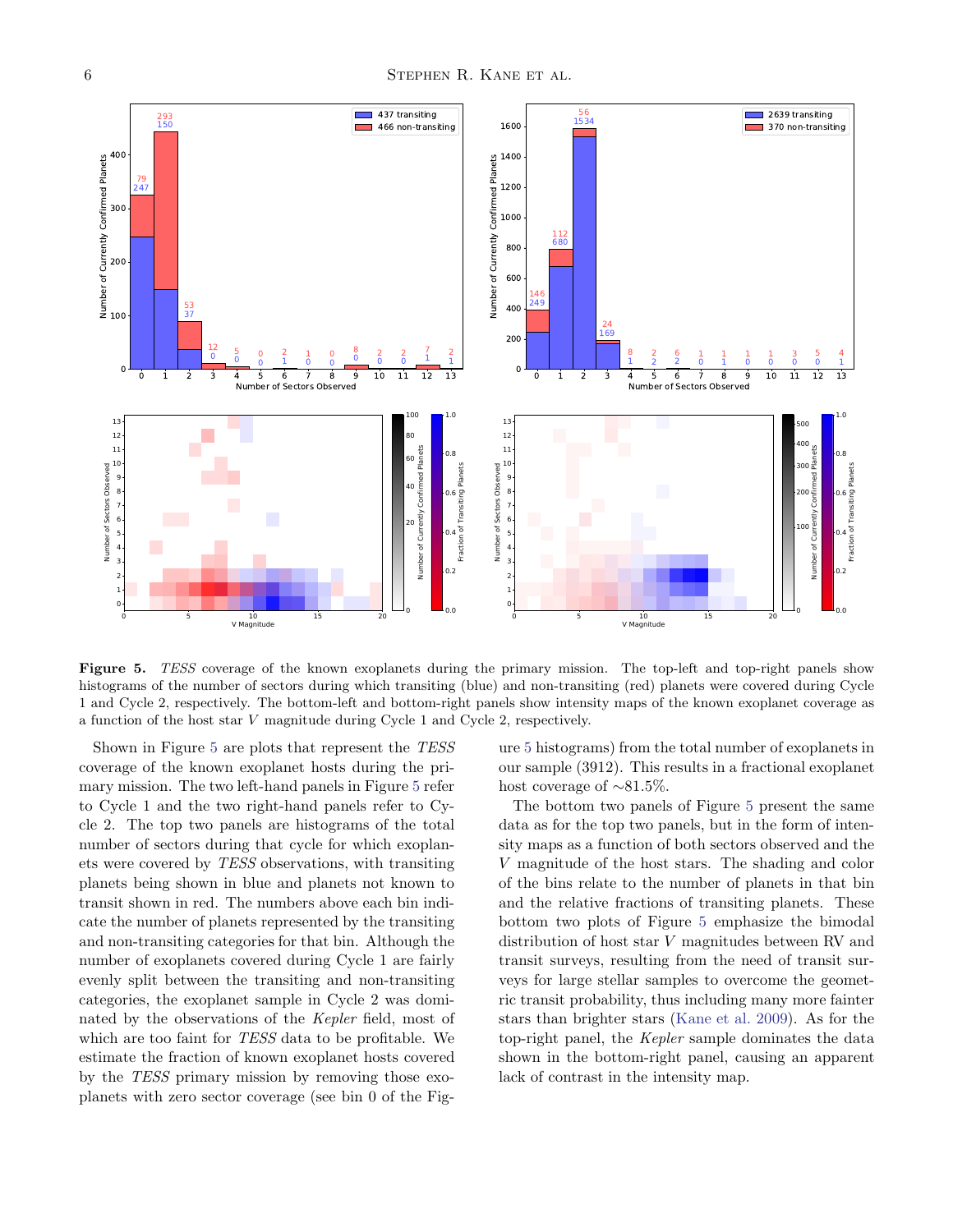Figure [5](#page-6-0) indicates that a handful of known hosts were observed almost continuously during a given cycle of *TESS* observations. For example, consider the HD 40307 system, which was observed for 12 of the 13 sectors of Cycle 1. The system is known to contain at least 5 planets that are a mixture of super-Earths and mini-Neptunes discovered using the RV tech-nique [\(Mayor et al. 2009;](#page-11-41) [Tuomi et al. 2013;](#page-12-14) Díaz et al. [2016\)](#page-10-28). Currently, none of the planets are known to transit the host star, a K2.5 dwarf [\(Tuomi et al. 2013\)](#page-12-14). To calculate the transit probabilities and predicted transit depths, we combined the minimum planet masses of [Tuomi et al.](#page-12-14) [\(2013\)](#page-12-14) with the mass-radius relationship of [Chen & Kipping](#page-10-11) [\(2017\)](#page-10-11) to estimate radii of 1.8, 2.5, 3.0, 2.1, and 2.6  $R_{\oplus}$  for the b, c, d, f, and g planets, respectively. We further adopted the stellar radius estimate of  $R_{\star} = 0.7083 R_{\odot}$  provided by [Valenti & Fischer](#page-12-15)  $(2005)$ . These result in transit probabilities of 11.2%, 6.5%, 4.0%, 2.1%, and 0.9% for the b, c, d, f, and g planets, respectively. Note that these probabilities are calculated independently of each other and do not take into account coplanarity of the system. The calculated predicted transit depths are 215, 415, 598, 293, and 449 ppm for the b, c, d, f, and g planets, respectively.

Shown in Figure [6](#page-8-1) are the *TESS* photometry for HD 40307, with a  $1\sigma$  scatter of 203 ppm, and the results of a variability analysis of the data. The dates shown in the left panel are expressed in Barycentric *TESS* Julian Day (BTJD), where BTJD = BJD − 2457000. We used the Presearch Data Conditioning (PDC) photometry, processed by the Science Processing Operations Center (SPOC) pipeline [\(Smith et al. 2012;](#page-12-16) [Stumpe et al. 2012,](#page-12-17) [2014](#page-12-18); [Jenkins et al. 2016,](#page-11-42) [2020\)](#page-11-43), and we extracted the data using the LIGHTKURVE tool [\(Lightkurve Collaboration et al. 2018\)](#page-11-44). The precision of the data is sufficient to rule out the previously calculated transits depths for all 5 planets. Even though the star was not observed during Sector 9, the longest period planet (∼197 days) is sufficiently covered during Sectors 1–8 that the predicted 449 ppm for that planet can also be excluded from the data. An alternative explanation is that the planets do transit but their bulk densities are significantly higher than that predicted from typical mass-radius relationships. Examples such as the case of HD 40307 demonstrate the power of *TESS* to systematically achieve dispositive null detections of transits that are exceptionally difficult to achieve from ground-based observations [\(Wang et al. 2012](#page-12-19)).

#### <span id="page-7-0"></span>4. SCIENCE FROM THE PRIMARY MISSION

Observations of known exoplanet hosts during the *TESS* primary mission have realized many of the goals described in Section [2.](#page-2-0) Here we outline the major discoveries that have occurred in each of the Section [2](#page-2-0) categories.

*Transits of known planets (Section [2.1\)](#page-2-2).* A total of three known RV planets were discovered to transit from *TESS* observations during the primary mission. These include HD 118203b, a Jovian planet in a 6.13 day orbit [\(Pepper et al. 2020](#page-11-45)), and HD 136352 b and c, a super-Earth and mini-Neptune in 11.6 day and 27.6 day orbits, respectively [\(Kane et al. 2020b](#page-11-46)). The number of RV planets found to transit during the primary mission is aligned with the predictions of [Dalba et al.](#page-10-5) [\(2019](#page-10-5)), which predicted three such discoveries.

*New planets in known systems (Section [2.2\)](#page-3-1).* An early science result from *TESS* observations was the detection of an additional inner transiting planet in the Pi Mensae system [\(Huang et al. 2018\)](#page-11-47). The combination of a Jovian planet in an eccentric 5.7 year period orbit with a mini-Neptune in a 6.27 day period orbit makes the system of dynamical interest [\(De Rosa et al.](#page-10-29) [2020;](#page-10-29) [Xuan & Wyatt 2020\)](#page-12-20). Similarly, the long-period (∼1600 days) Jovian planet in the HD 86226 system was found by [Teske et al.](#page-12-21) [\(2020](#page-12-21)) to host a transiting mini-Neptune planet in a 3.98 day orbit.

*Phase variations (Section [2.3\)](#page-3-0).* Numerous known transiting planets have been the subject of phase variation studies to place important constraints on their atmospheric properties. These include WASP-18b [\(Shporer et al. 2019\)](#page-11-48), WASP-19b [\(Wong et al.](#page-12-22) [2020c\)](#page-12-22), WASP-121b [\(Daylan et al. 2019\)](#page-10-30), KELT-1b [\(Beatty et al. 2020\)](#page-10-31), and KELT-9b [\(Wong et al. 2020a\)](#page-12-23). Note that KELT-9b also exhibited an asymmetric transit in *TESS* photometry that was caused by rapid stellar rotation combined with a spin-orbit misalignment [\(Ahlers et al. 2020\)](#page-10-32). A systematic study of phase curves detected for known transiting planets during Cycle 1 was carried out by [Wong et al.](#page-12-24) [\(2020b\)](#page-12-24).

*Transit ephemeris refinement (Section [2.4\)](#page-4-2).* As described earlier, the refinement of transit ephemerides is a crucial component for enabling valuable follow-up observations, particularly those that involve atmospheric characterization [\(Kempton et al. 2018\)](#page-11-5). A concerted effort has been undertaken by various teams to combine *TESS* data with ground-based observations [\(Yao et al.](#page-12-25) [2019;](#page-12-25) Cortés-Zuleta et al. 2020; [Edwards et al. 2020](#page-10-34)) and *K2* data [\(Ikwut-Ukwa et al. 2020](#page-11-49)) to improve the orbital properties of known transiting planets. Additionally, unexpected variations in the transit times of WASP-4b were detected by [Bouma et al.](#page-10-35) [\(2019\)](#page-10-35) and confirmed by [Southworth et al.](#page-12-26) [\(2019\)](#page-12-26), and were later explained by acceleration effects of the WASP-4 system [\(Bouma et al. 2020](#page-10-36)).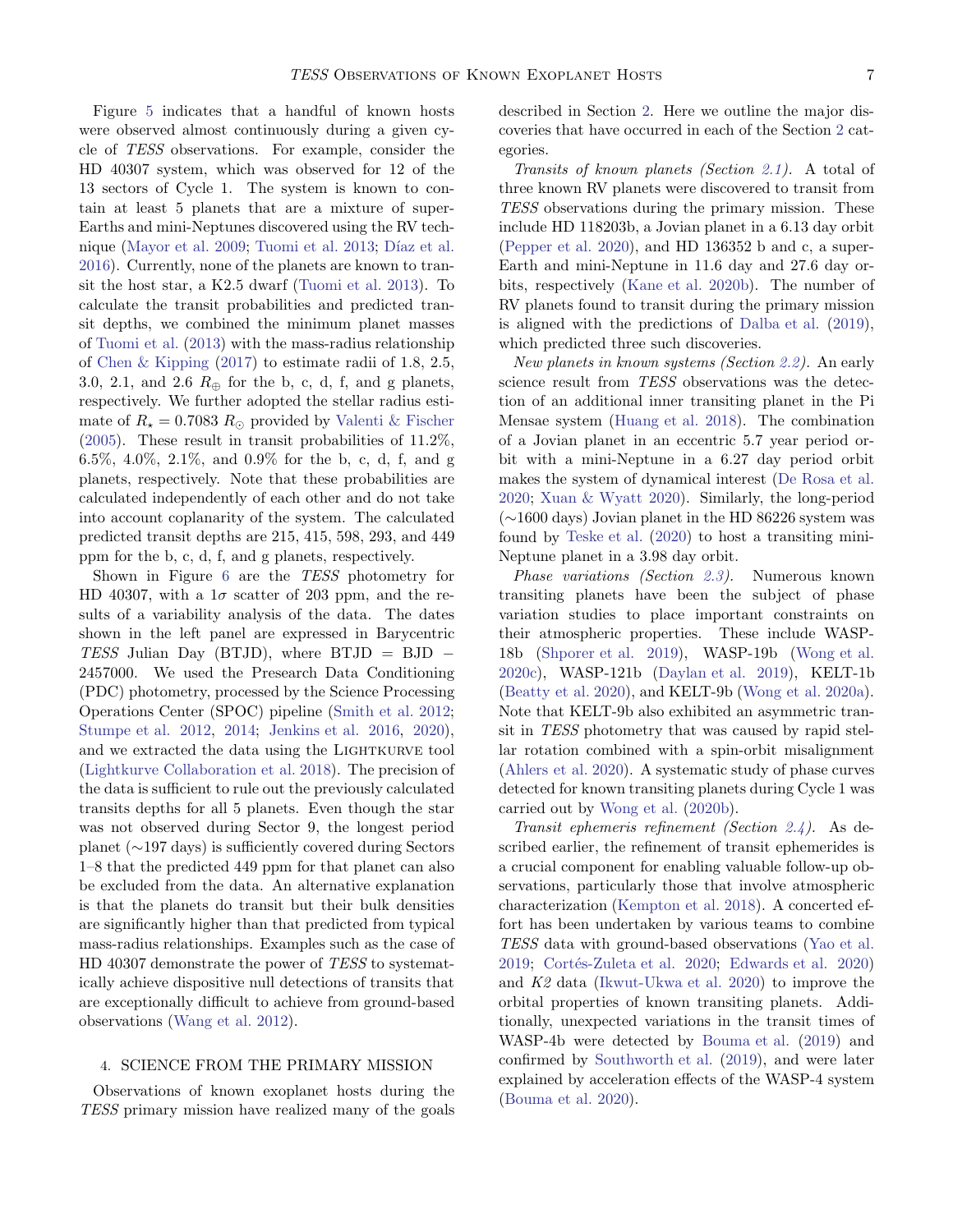

<span id="page-8-1"></span>Figure 6. TESS observations of the known exoplanet host HD 40307. Left: light curve from 12 sectors of TESS observations during Cycle 1. Middle: a Lomb-Scargle periodogram calculated from the TESS photometry shown in the left panel. Right: photometry folded on the most significant period detected from the photometric variability analysis (5.223 days).

*Stellar characterization through asteroseismology (Section [2.5\)](#page-5-4).* Several known exoplanet hosts have benefited from the *TESS* precision photometry during the primary mission, particularly those that have evolved past the main sequence. [Campante et al.](#page-10-37) [\(2019](#page-10-37)) reported the detection of solar-like oscillations in the light curves of the red-giant exoplanet hosts HD 212771 and HD 203949. A further detection of solar-like oscillations was reported by [Jiang et al.](#page-11-50) [\(2020](#page-11-50)) for the giant host star HD 222076, greatly improving the determined mass, radius, and age of the star. [Nielsen et al.](#page-11-51) [\(2020](#page-11-51)) used *TESS* asteroseismology to firmly place the wellstudied host  $\lambda^2$  Fornacis at the early stage of its subgiant evolutionary phase.

### <span id="page-8-0"></span>5. EXTENDED MISSION SCIENCE YIELD

*TESS* has now moved in to the extended mission, from which further observations of known exoplanet host stars will result. For transits of known RV exoplanets, [Dalba et al.](#page-10-5) [\(2019\)](#page-10-5) predict that *TESS* will reveal one such planet be transiting for each year of the extended mission during which it returns to one of the hemispheres observed during the primary mission. As described in Section [2.1,](#page-2-2) the RV host stars are generally brighter than those of transit surveys, and so are valuable targets for follow-up observations. Likewise, extending the observations baseline for known systems, both transiting and non-transiting, will undoubtedly reveal further planets in those systems, adding to our statistical knowledge of planetary architectures. For the phase variations science, the advantage of returning to previously observed fields is to build signal-to-noise for small planet phase signatures that may have had an initial tenuous detection. The probability of detecting solar-like oscillations for a given star depends sensitively



<span id="page-8-2"></span>**Figure 7.** Histograms of host star  $J$  magnitudes for exoplanets discovered via the transit method. Shown in red are those discovered with  $K2$ , and shown in black are those from all other transit surveys.

on the length of the observations [\(Chaplin et al. 2011](#page-10-26); [Campante et al. 2016](#page-10-8); [Schofield et al. 2019\)](#page-11-38). As the baseline increases, so will the relative statistical fluctuations in the underlying background power in the Fourier spectrum decrease in magnitude. Consequently, further *TESS* observations of known hosts (even when the data are not contiguous) will allow the confirmation of previous tentative detections of oscillations as well as providing new detections.

Cycle 3 for *TESS* observations are returning to the southern ecliptic hemisphere, complementing the prior observations of the same stars during Cycle 1. Beyond Cycle 3, it is expected that *TESS* observations will turn to the ecliptic, observing stars not previously measured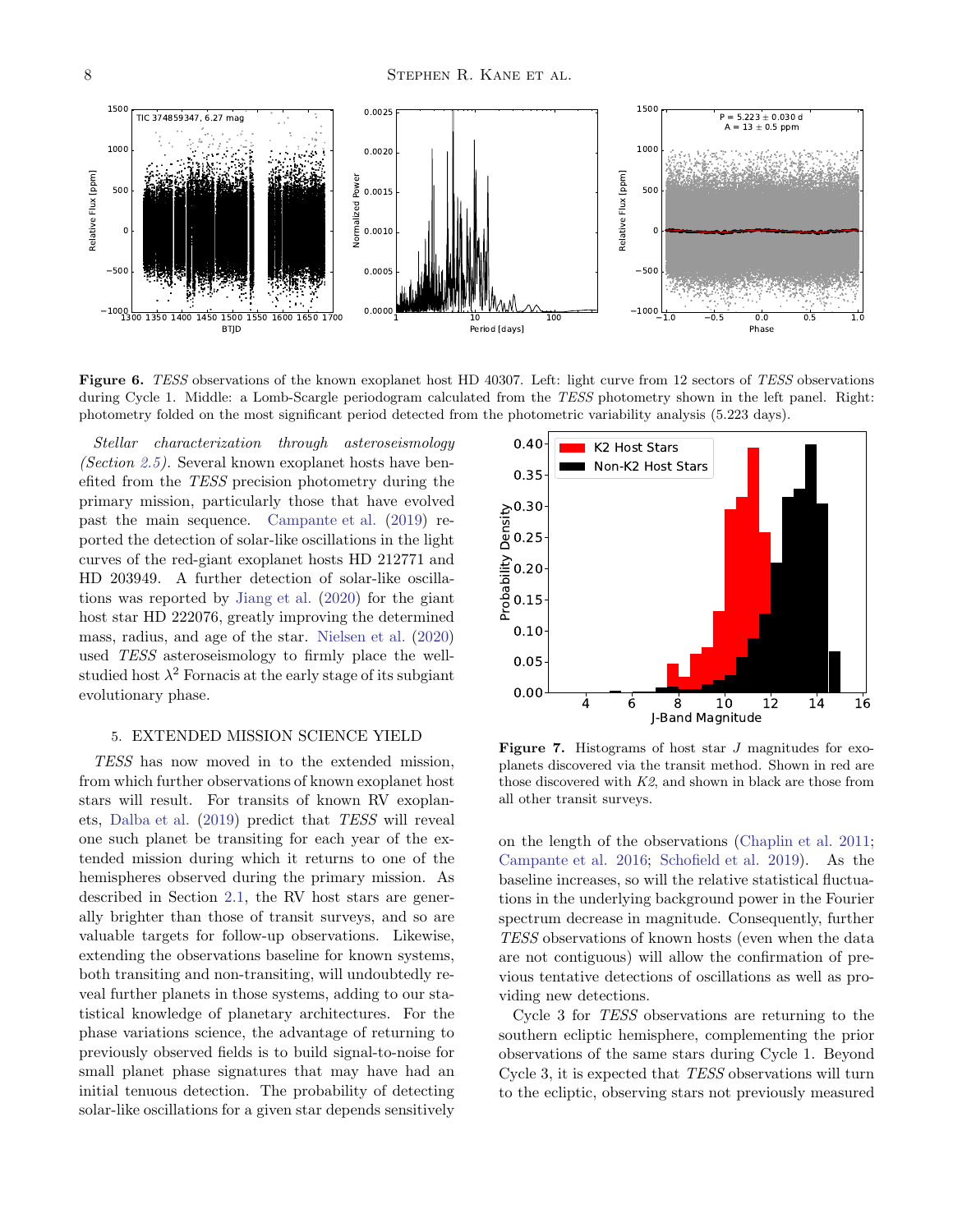during the mission. Furthermore, the ecliptic observations will be carried out with the spacecraft rotated by 90◦ relative to the nominal pointing configuration. Such an observing strategy will cause a partial overlap of the camera fields with previously observed sectors in the northern and southern ecliptic, and significant overlap of with other ecliptic fields. This overlap of the ecliptic fields will result in a longer time baseline of observations relative to the ∼27 day duration for most of the camera pointings during the primary mission, allowing a much greater sensitivity to longer period planets and a higher science yield for many of the known host science cases described in this work. Another factor in favor of ecliptic observations are the relative brightness of the *K2* mission host stars (whose transit discovery fields were largely centered along the ecliptic) and the subsequent potential for science return. Figure [7](#page-8-2) shows histograms of the host star J magnitude for planets that were discovered using the transit method. The histograms are for those cases discovered by *K2* and those discovered via all other transit surveys (once again, excluding *TESS*). There is a clear bi-modality in the overall host star brightness distribution in which the *K2* host stars are preferentially brighter. One effect of this brightness distribution is that *K2* discoveries are more likely to result in successful atmospheric characterization studies [\(Kosiarek et al. 2019\)](#page-11-52). To demonstrate this proposition, we used the Transmission Spectroscopy Metric (TSM) devised by [Kempton et al.](#page-11-5) [\(2018](#page-11-5)), and recently applied to *TESS* exoplanet candidates [\(Ostberg & Kane 2019\)](#page-11-53). We calculated the TSM for all exoplanets with available data for the *K2* and non-*K2* groups represented in Figure [7.](#page-8-2) Note that faint host stars are less likely to have mass measurements for their planets (a required component of the TSM calculation), so in those cases we estimated the planet mass using the methodology of [Chen & Kipping](#page-10-11) [\(2017](#page-10-11)). These TSM calculations revealed a mean value of 25.2 for the *K2* population and 8.7 for the non-*K2* population. Thus, *TESS* observations of the *K2* host stars along the ecliptic would provide enormous benefits for the transit ephmeris refinement described in Section [2.4](#page-4-2) in preparation for potential follow-up observations.

# 6. CONCLUSIONS

<span id="page-9-0"></span>The *TESS* mission has completed a highly successful survey of the sky during the first two years. Although the discovery of previously unknown planetary systems is the primary science goal of the mission, *TESS* has provided serendipitous insights into previously known systems, aiding toward the characterization of some of the brightest and well-known host stars. As we have demonstrated here, ∼81.5% of known exoplanet hosts were observed during the primary mission, of which most of those outside the *Kepler* field were observed for a single sector. Regardless, the science yield for these targets was extensive, covering a broad range of topics.

The significant discoveries include transit detection of known RV planets orbiting nearby and bright host stars, such as the naked-eye star HD 136352, and additional transiting planets in known exosystems. The combination of precise photometry with the relatively bright exoplanet hosts of known transiting planets has enabled substantial progress to be made in the detection of phase variations, providing further constraints on the atmospheric properties for these planets. Observations of these known transiting systems has also greatly improved the precision of their measured orbital parameters, which is a critical factor in scheduled follow-up observations with large competitive facilities. Finally, the observation of evolved hosts by *TESS* has made it possible to greatly improve the properties of these stars, including mass, radius, and age, and thus better understand the planets that orbit them.

Beyond the primary mission, it is expected that further *TESS* observations of known exoplanet hosts will continue to yield exciting new results as the baseline of observations is increased and new fields along the ecliptic are covered. In particular, the extended baseline will likely reveal further transits of known and unknown planets for stars already known to harbor planets. As we have shown, these systems have preferentially bright host stars and will form a major contribution to the target selection for atmospheric characterization observations. Thus, an important component of the *TESS* legacy will be to establish the cornerstone systems whose history and future of observations place them amongst our best understood examples of planetary systems outside of the solar system.

#### ACKNOWLEDGEMENTS

The authors would like to thank Darin Ragozzine for his contributions to the Guest Investigator program. S.R.K. acknowledges support by the National Aeronautics and Space Administration through the TESS Guest Investigator Program (17-TESS17C-1-0004). P.D. acknowledges support from a National Science Foundation Astronomy and Astrophysics Postdoctoral Fellowship under award AST-1903811. T.L.C. acknowledges support from the European Union's Horizon 2020 research and innovation programme under the Marie Sk lodowska-Curie grant agreement No. 792848 (PUL-SATION). Funding for the *TESS* mission is provided by NASA's Science Mission directorate. This research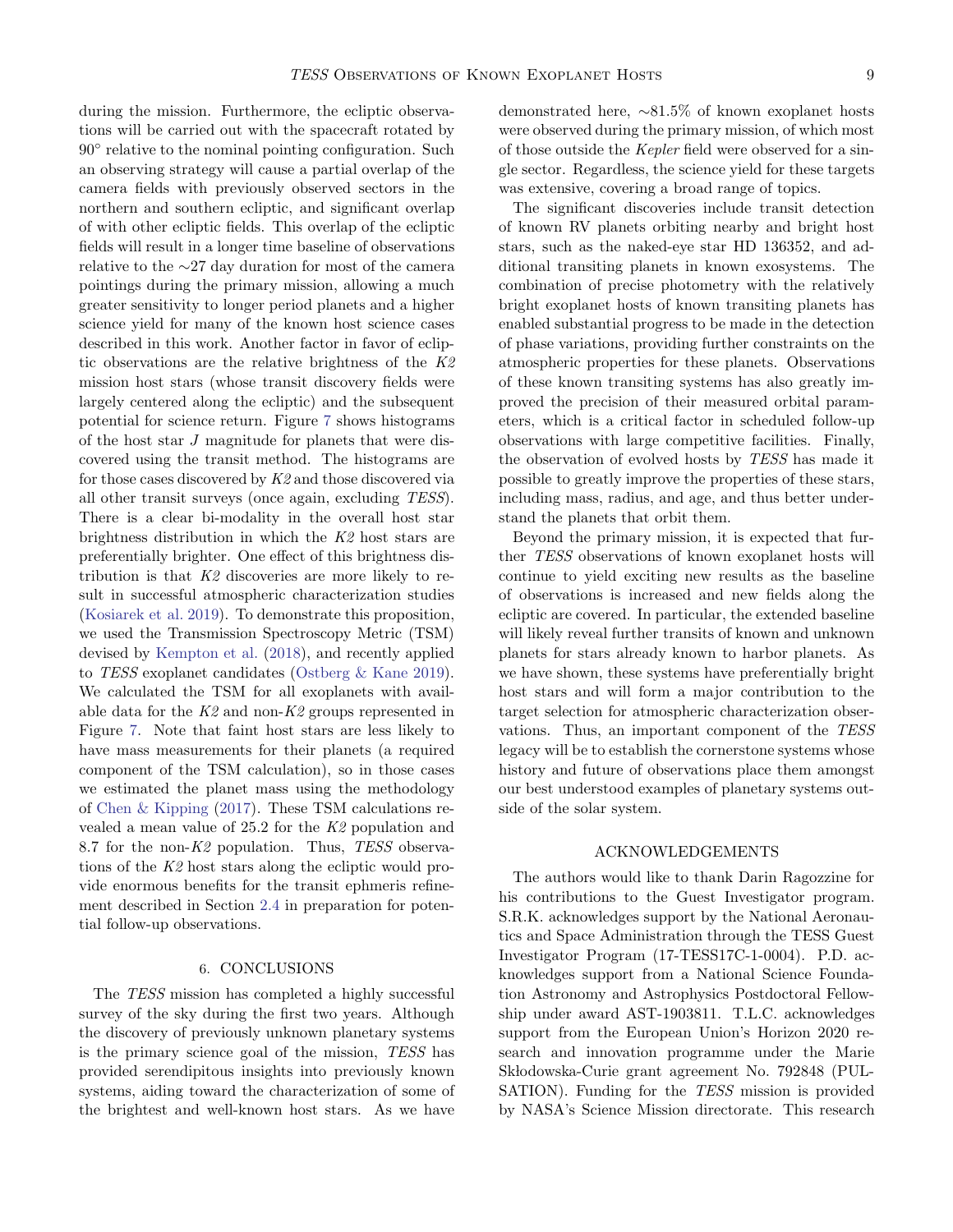has made use of the Exoplanet Follow-up Observation Program website, which is operated by the California Institute of Technology, under contract with the National Aeronautics and Space Administration under the Exoplanet Exploration Program. Resources supporting this work were provided by the NASA High-End Computing (HEC) Program through the NASA Advanced Supercomputing (NAS) Division at Ames Research Center for the production of the SPOC data products. This paper includes data collected by the TESS mission, which are publicly available from the Mikulski Archive for Space Telescopes (MAST). This research made use

- <span id="page-10-14"></span>Agnew, M. T., Maddison, S. T., Horner, J., & Kane, S. R. 2019, MNRAS, 485, 4703
- <span id="page-10-32"></span>Ahlers, J. P., Johnson, M. C., Stassun, K. G., et al. 2020, AJ, 160, 4
- <span id="page-10-10"></span>Akeson, R. L., Chen, X., Ciardi, D., et al. 2013, PASP, 125, 989
- <span id="page-10-19"></span>Almenara, J. M., Díaz, R. F., Bonfils, X., & Udry, S. 2016, A&A, 595, L5
- <span id="page-10-1"></span>Auvergne, M., Bodin, P., Boisnard, L., et al. 2009, A&A, 506, 411
- <span id="page-10-4"></span>Barclay, T., Pepper, J., & Quintana, E. V. 2018, ApJS, 239, 2
- <span id="page-10-9"></span>Batalha, N. E., Lewis, T., Fortney, J. J., et al. 2019, ApJL, 885, L25
- <span id="page-10-31"></span>Beatty, T. G., Wong, I., Fetherolf, T., et al. 2020, arXiv e-prints, arXiv:2006.10292
- <span id="page-10-16"></span>Becker, J. C., Vanderburg, A., Adams, F. C., Khain, T., & Bryan, M. 2017, AJ, 154, 230
- <span id="page-10-17"></span>Becker, J. C., Vanderburg, A., Adams, F. C., Rappaport, S. A., & Schwengeler, H. M. 2015, ApJ, 812, L18
- <span id="page-10-0"></span>Borucki, W. J., & Summers, A. L. 1984, Icarus, 58, 121
- <span id="page-10-2"></span>Borucki, W. J., Koch, D., Basri, G., et al. 2010, Science, 327, 977
- <span id="page-10-36"></span>Bouma, L. G., Winn, J. N., Howard, A. W., et al. 2020, ApJL, 893, L29
- <span id="page-10-35"></span>Bouma, L. G., Winn, J. N., Baxter, C., et al. 2019, AJ, 157, 217
- <span id="page-10-6"></span>Brakensiek, J., & Ragozzine, D. 2016, ApJ, 821, 47
- <span id="page-10-24"></span>Broeg, C., Benz, W., Thomas, N., & Cheops Team. 2014, Contributions of the Astronomical Observatory Skalnate Pleso, 43, 498
- <span id="page-10-21"></span>Burrows, A., Rauscher, E., Spiegel, D. S., & Menou, K. 2010, ApJ, 719, 341
- <span id="page-10-3"></span>Burt, J., Holden, B., Wolfgang, A., & Bouma, L. G. 2018, AJ, 156, 255

of Lightkurve, a Python package for Kepler and TESS data analysis. This research has made use of the NASA Exoplanet Archive, which is operated by the California Institute of Technology, under contract with the National Aeronautics and Space Administration under the Exoplanet Exploration Program. The results reported herein benefited from collaborations and/or information exchange within NASA's Nexus for Exoplanet System Science (NExSS) research coordination network sponsored by NASA's Science Mission Directorate.

Software: Lightkurve [\(Lightkurve Collaboration et al.](#page-11-44) [2018\)](#page-11-44)

#### REFERENCES

- <span id="page-10-8"></span>Campante, T. L., Schofield, M., Kuszlewicz, J. S., et al. 2016, ApJ, 830, 138
- <span id="page-10-37"></span>Campante, T. L., Corsaro, E., Lund, M. N., et al. 2019, ApJ, 885, 31
- <span id="page-10-26"></span>Chaplin, W. J., Kjeldsen, H., Bedding, T. R., et al. 2011, ApJ, 732, 54
- <span id="page-10-11"></span>Chen, J., & Kipping, D. 2017, ApJ, 834, 17
- <span id="page-10-25"></span>Cooke, B. F., Pollacco, D., Lendl, M., Kuntzer, T., & Fortier, A. 2020, MNRAS, 494, 736
- <span id="page-10-33"></span>Cortés-Zuleta, P., Rojo, P., Wang, S., et al. 2020, A&A, 636, A98
- <span id="page-10-27"></span>da Silva, L., Girardi, L., Pasquini, L., et al. 2006, A&A, 458, 609
- <span id="page-10-18"></span>Dai, F., Winn, J. N., Arriagada, P., et al. 2015, ApJ, 813, L9
- <span id="page-10-5"></span>Dalba, P. A., Kane, S. R., Barclay, T., et al. 2019, PASP, 131, 034401
- <span id="page-10-30"></span>Daylan, T., Günther, M. N., Mikal-Evans, T., et al. 2019, arXiv e-prints, arXiv:1909.03000
- <span id="page-10-29"></span>De Rosa, R. J., Dawson, R., & Nielsen, E. L. 2020, A&A, 640, A73
- <span id="page-10-22"></span>Demory, B.-O., Gillon, M., de Wit, J., et al. 2016, Nature, 532, 207
- <span id="page-10-28"></span>Díaz, R. F., Ségransan, D., Udry, S., et al. 2016, A&A, 585, A134
- <span id="page-10-13"></span>Dietrich, J., & Apai, D. 2020, AJ, 160, 107
- <span id="page-10-7"></span>Dragomir, D., Harris, M., Pepper, J., et al. 2020, AJ, 159, 219
- <span id="page-10-23"></span>Drake, A. J. 2003, ApJ, 589, 1020
- <span id="page-10-34"></span>Edwards, B., Changeat, Q., Yip, K. H., et al. 2020, MNRAS, arXiv:2005.01684
- <span id="page-10-20"></span>Faigler, S., & Mazeh, T. 2011, MNRAS, 415, 3921
- <span id="page-10-15"></span>Fang, J., & Margot, J.-L. 2012, ApJ, 761, 92
- <span id="page-10-12"></span>Feinstein, A. D., Montet, B. T., Foreman-Mackey, D., et al. 2019, PASP, 131, 094502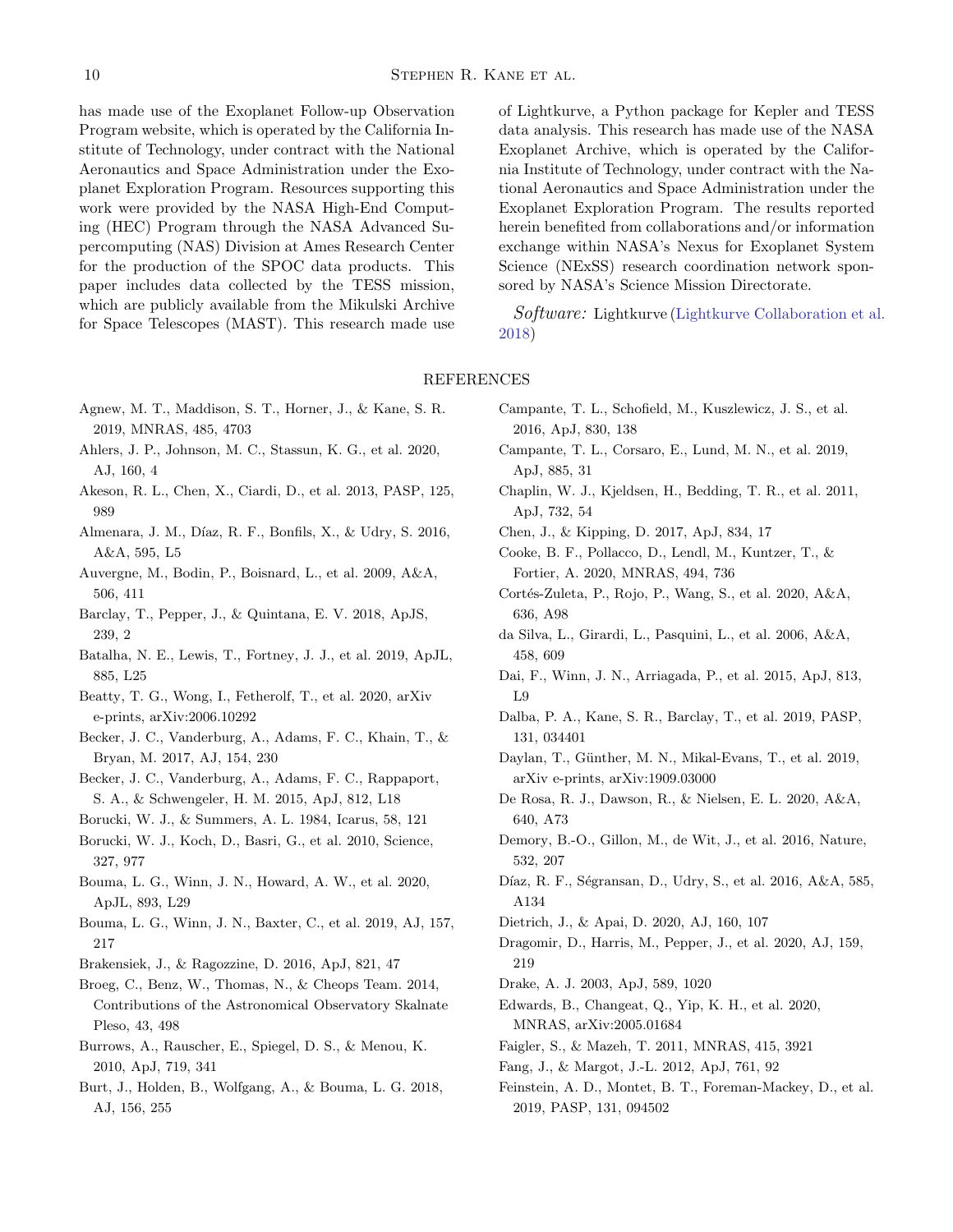- <span id="page-11-3"></span>Fischer, D. A., Anglada-Escude, G., Arriagada, P., et al. 2016, PASP, 128, 066001
- <span id="page-11-26"></span>Fortney, J. J., Lupu, R. E., Morley, C. V., Freedman, R. S., & Hood, C. 2019, ApJL, 880, L16
- <span id="page-11-30"></span>Fulton, B. J., Petigura, E. A., Howard, A. W., et al. 2017, AJ, 154, 109
- <span id="page-11-20"></span>Gelino, D. M., & Kane, S. R. 2014, ApJ, 787, 105
- <span id="page-11-33"></span>Goldberg, M., Hadden, S., Payne, M. J., & Holman, M. J. 2019, AJ, 157, 142
- <span id="page-11-34"></span>Hadden, S., Barclay, T., Payne, M. J., & Holman, M. J. 2019, AJ, 158, 146
- <span id="page-11-32"></span>Hadden, S., & Lithwick, Y. 2014, ApJ, 787, 80
- <span id="page-11-21"></span>Harrington, J., Hansen, B. M., Luszcz, S. H., et al. 2006, Science, 314, 623
- <span id="page-11-13"></span>Hellier, C., Anderson, D. R., Collier Cameron, A., et al. 2012, MNRAS, 426, 739
- <span id="page-11-10"></span>Hill, M. L., Močnik, T., Kane, S. R., et al. 2020, AJ, 159, 197
- <span id="page-11-47"></span>Huang, C. X., Burt, J., Vanderburg, A., et al. 2018, ApJL, 868, L39
- <span id="page-11-0"></span>Hubbard, W. B., Fortney, J. J., Lunine, J. I., et al. 2001, ApJ, 560, 413
- <span id="page-11-36"></span>Huber, D. 2018, in Asteroseismology and Exoplanets: Listening to the Stars and Searching for New Worlds, ed. T. L. Campante, N. C. Santos, & M. J. P. F. G. Monteiro, Vol. 49, 119
- <span id="page-11-49"></span>Ikwut-Ukwa, M., Rodriguez, J. E., Bieryla, A., et al. 2020, arXiv e-prints, arXiv:2007.00678
- <span id="page-11-43"></span>Jenkins, J. M., Tenenbaum, P., Seader, S., et al. 2020, Kepler Data Processing Handbook: Transiting Planet Search, Kepler Data Processing Handbook (KSCI-19081-003),
- <span id="page-11-42"></span>Jenkins, J. M., Twicken, J. D., McCauliff, S., et al. 2016, in Proc. SPIE, Vol. 9913, Software and Cyberinfrastructure for Astronomy IV, 99133E
- <span id="page-11-50"></span>Jiang, C., Bedding, T. R., Stassun, K. G., et al. 2020, ApJ, 896, 65
- <span id="page-11-35"></span>Kane, M., Ragozzine, D., Flowers, X., et al. 2019, AJ, 157, 171
- <span id="page-11-8"></span>Kane, S. R. 2007, MNRAS, 380, 1488
- <span id="page-11-14"></span>Kane, S. R., Fetherolf, T., & Hill, M. L. 2020a, AJ, 159, 176
- <span id="page-11-16"></span>Kane, S. R., & Gelino, D. M. 2010, ApJ, 724, 818
- <span id="page-11-24"></span>—. 2011a, ApJ, 741, 52
- <span id="page-11-17"></span>—. 2011b, ApJ, 729, 74
- <span id="page-11-27"></span>—. 2012a, MNRAS, 424, 779
- <span id="page-11-11"></span>—. 2012b, PASP, 124, 323
- <span id="page-11-19"></span>—. 2013, ApJ, 762, 129
- <span id="page-11-9"></span>Kane, S. R., Mahadevan, S., von Braun, K., Laughlin, G., & Ciardi, D. R. 2009, PASP, 121, 1386
- <span id="page-11-7"></span>Kane, S. R., Meshkat, T., & Turnbull, M. C. 2018, AJ, 156, 267
- <span id="page-11-12"></span>Kane, S. R., & Raymond, S. N. 2014, ApJ, 784, 104
- <span id="page-11-1"></span>Kane, S. R., & von Braun, K. 2008, ApJ, 689, 492
- <span id="page-11-23"></span>—. 2009, PASP, 121, 1096
- <span id="page-11-46"></span>Kane, S. R., Yalçınkaya, S., Osborn, H. P., et al. 2020b, AJ, 160, 129
- <span id="page-11-5"></span>Kempton, E. M. R., Bean, J. L., Louie, D. R., et al. 2018, PASP, 130, 114401
- <span id="page-11-22"></span>Knutson, H. A., Charbonneau, D., Allen, L. E., et al. 2007, Nature, 447, 183
- <span id="page-11-52"></span>Kosiarek, M. R., Crossfield, I. J. M., Hardegree-Ullman, K. K., et al. 2019, AJ, 157, 97
- <span id="page-11-44"></span>Lightkurve Collaboration, Cardoso, J. V. d. M. a., Hedges, C., et al. 2018, Lightkurve: Kepler and TESS time series analysis in Python, , ascl:1812.013
- <span id="page-11-25"></span>Line, M. R., & Yung, Y. L. 2013, ApJ, 779, 3
- <span id="page-11-37"></span>Lundkvist, M. S., Huber, D., Aguirre, V. S., & Chaplin, W. J. 2018, Characterizing Host Stars Using Asteroseismology (), 177
- <span id="page-11-18"></span>Madhusudhan, N., & Burrows, A. 2012, ApJ, 747, 25
- <span id="page-11-28"></span>Matsakos, T., & Königl, A. 2016, ApJL, 820, L8
- <span id="page-11-41"></span>Mayor, M., Udry, S., Lovis, C., et al. 2009, A&A, 493, 639
- <span id="page-11-6"></span>Mayorga, L. C., Batalha, N. E., Lewis, N. K., & Marley, M. S. 2019, AJ, 158, 66
- <span id="page-11-29"></span>Mazeh, T., Holczer, T., & Faigler, S. 2016, A&A, 589, A75
- <span id="page-11-51"></span>Nielsen, M. B., Ball, W. H., Standing, M. R., et al. 2020, A&A, 641, A25
- <span id="page-11-53"></span>Ostberg, C., & Kane, S. R. 2019, AJ, 158, 195
- <span id="page-11-45"></span>Pepper, J., Kane, S. R., Rodriguez, J. E., et al. 2020, AJ, 159, 243
- <span id="page-11-31"></span>Puig, L., Pilbratt, G. L., Heske, A., Escudero Sanz, I., & Crouzet, P. E. 2016, in Society of Photo-Optical Instrumentation Engineers (SPIE) Conference Series, Vol. 9904, Space Telescopes and Instrumentation 2016: Optical, Infrared, and Millimeter Wave, 99041W
- <span id="page-11-2"></span>Ricker, G. R., Winn, J. N., Vanderspek, R., et al. 2015, Journal of Astronomical Telescopes, Instruments, and Systems, 1, 014003
- <span id="page-11-39"></span>Rodrigues, T. S., Girardi, L., Miglio, A., et al. 2014, MNRAS, 445, 2758
- <span id="page-11-40"></span>Rodrigues, T. S., Bossini, D., Miglio, A., et al. 2017, MNRAS, 467, 1433
- <span id="page-11-38"></span>Schofield, M., Chaplin, W. J., Huber, D., et al. 2019, ApJS, 241, 12
- <span id="page-11-4"></span>Seager, S., & Sasselov, D. D. 2000, ApJ, 537, 916
- <span id="page-11-15"></span>Shporer, A. 2017, PASP, 129, 072001
- <span id="page-11-48"></span>Shporer, A., Wong, I., Huang, C. X., et al. 2019, AJ, 157, 178